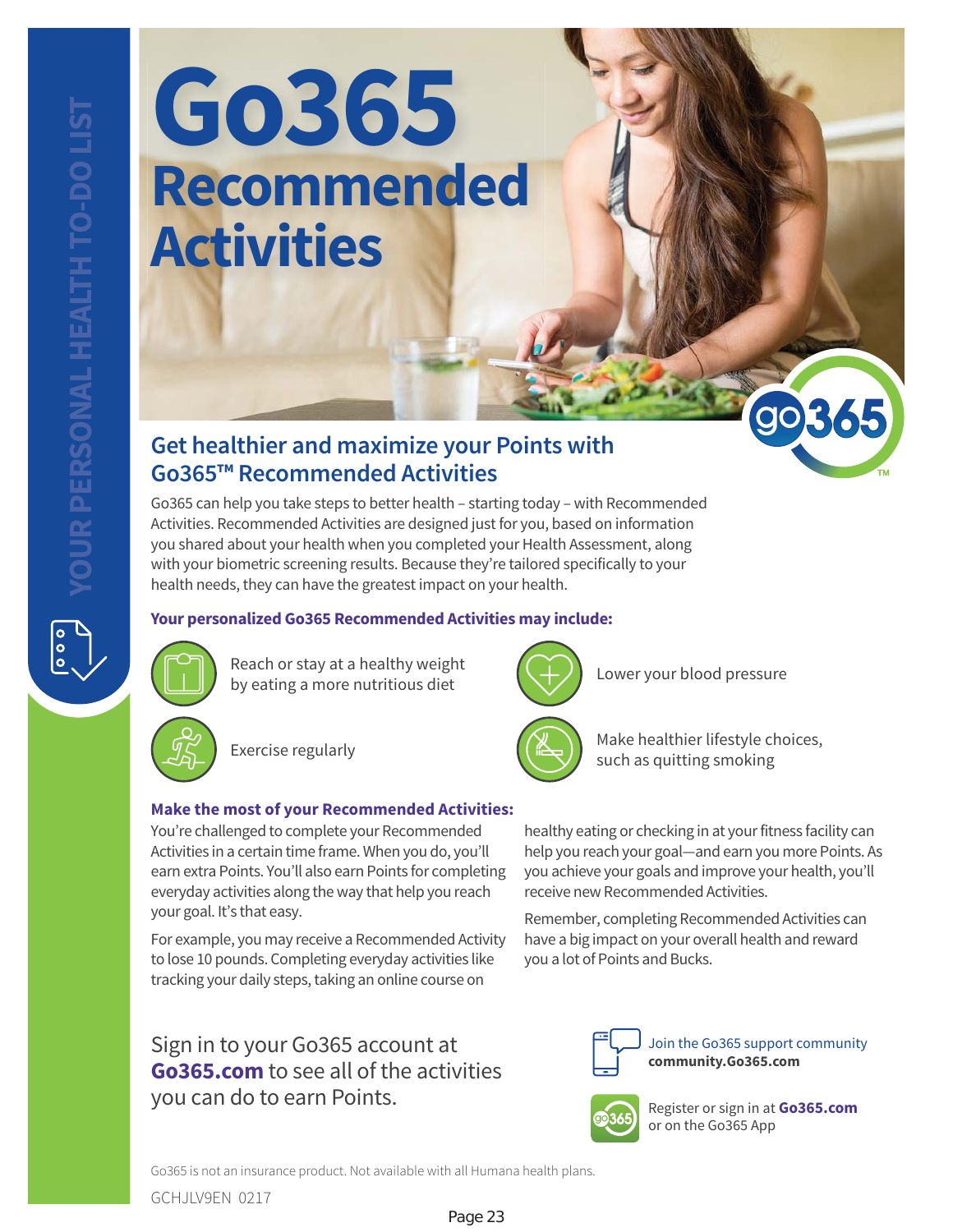

# **SAY HELLO TO VIRTUAL WELL-BEING COACHING**

# **More choice. More options.**

Everyone has unique needs and goals – and the right support can make all the difference in helping achieve your personal goal. That's why virtual well-being coaching offers a wide array of choices through the Go365 App on various topics:



### **More control. More ways to engage.**

You make the decision on what well-being apps and digital resources to use and when. Need some quick one-time help or looking for long-term support? There's an app for it! Want person-to-person coaching? You can get it! With mobile apps, you can engage in what matters to you whenever and wherever you are most comfortable.

### **More freedom. More flexibility.**

Many of the digital resources and apps are totally free. Or you can choose premium options – with additional features and functionality – and pay the vendor directly, at discounted Go365 rates. Best of all, you can jump in, opt out, or change your option at any time you want.



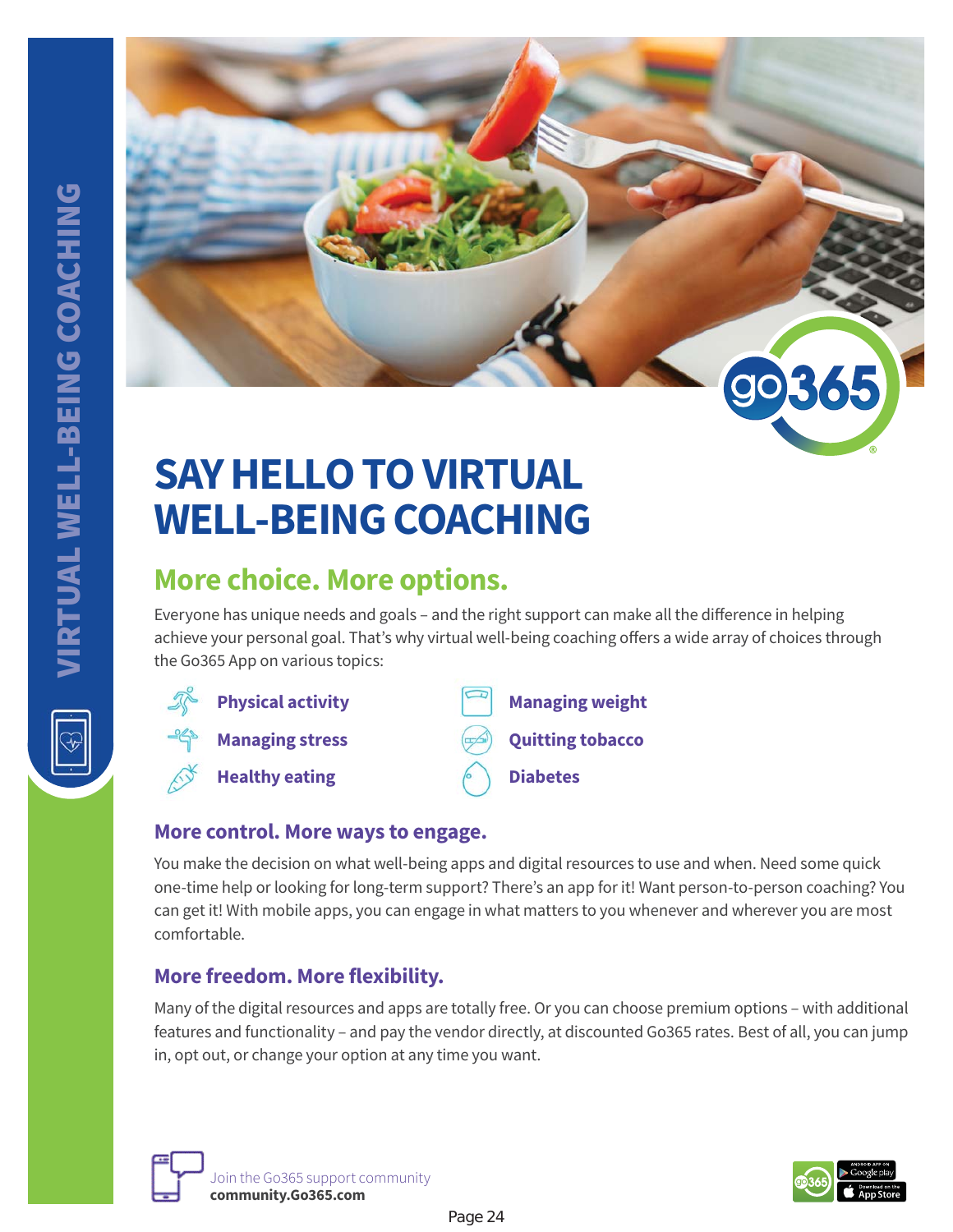# **GO FOR DIGITAL WELL-BEING.**

## **It's so easy to get started.**

### **Get the Go365 App.**

Download the App to a smart phone and you are ready to go.

### **Explore the options.**

Check out the wide array of options and choose one or two that interest you by selecting "Coaching" from the Go365 App menu.

### **Get rewarded!**

Go365 makes it easy for you to start, stop, or change any time.

# **How to earn Points with virtual well-being coaching.**

### **Earn 10 Points per week when you complete one of the following eligible activities available in the apps below. You could earn 520 Points per program year!**



To earn Points, you must complete one full Activity – no mix and match across Activities. Week is defined as Sunday - Saturday. Activities will award Points under Healthy Living and display as Virtual Well-being Coaching on your Go365 statement.

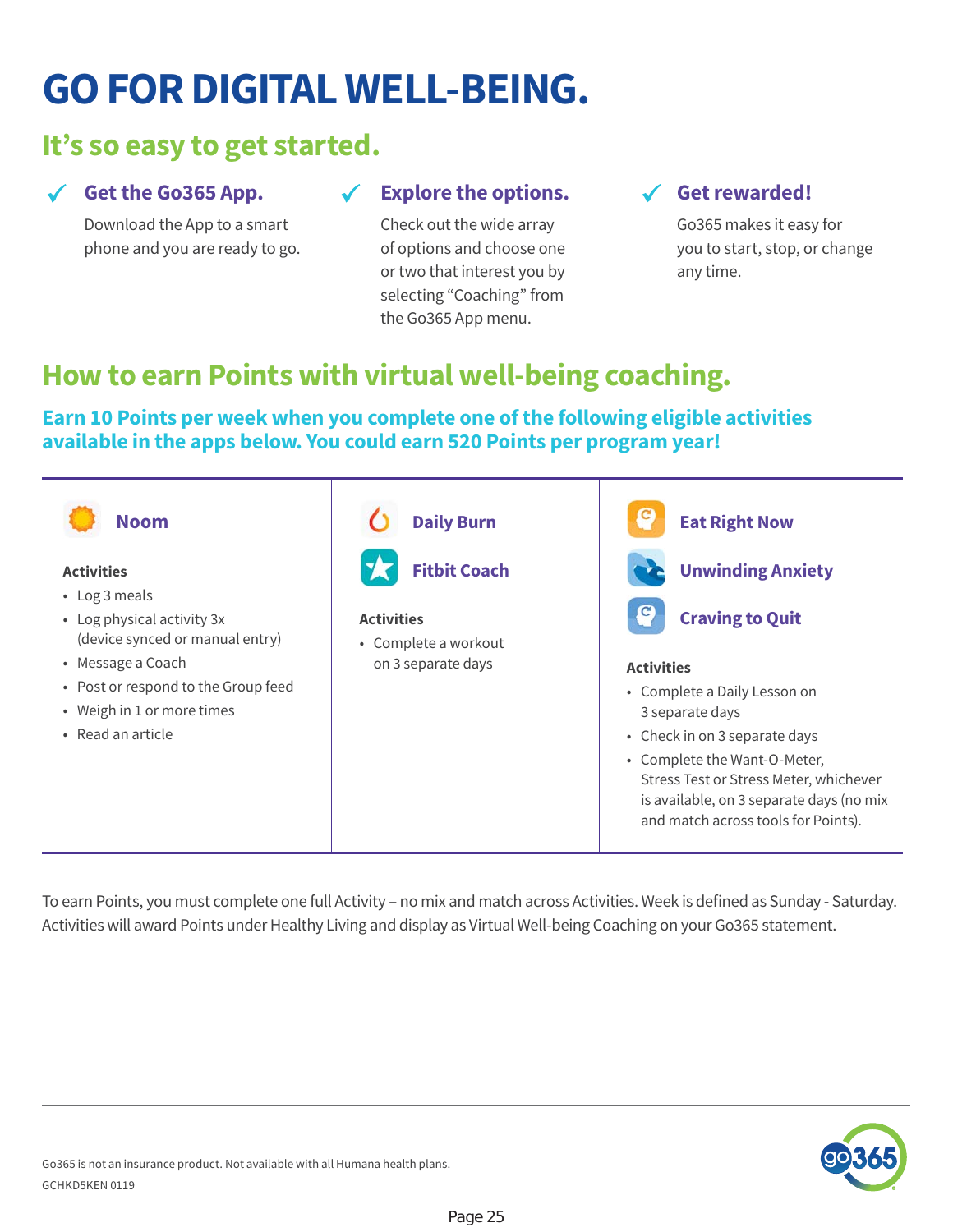# **The Go365 App Put the power in your pocket**

Download the Go365® App today to your smartphone. Use it to help you stay on track in reaching your health and well-being goals.

### **The App has it all**

### Look what you can do:

- Go head-to-head against other Go365 members and compete in Challenges\* Submit proof of eligible activities for Points  $\left( \begin{array}{cc} \downarrow L \end{array} \right)$  Check on your Go365 Age and Status
	-
- 
- Personalize experiences with photos  $\overline{10}$  See your Points history
	- Complete or update your Health Assessment in<br>quick, two-minute sections
- 不明 Explore ways to increase your Points total



30365

### Look how the Go365 App can make your life easier. Sign in today.



Go365 is not an insurance product. Not available with all Humana health plans.

- \* Members earn 50 Points per Challenge each time they participate in a Challenge, up to 100 Points per month. Participation is validated once the member uploads data from a compatible device to the Challenge.
- \*\* Depending on the activity, activities can be worth 2 Points a day or may have a weekly or monthly cap. Refer to the App for Points limits.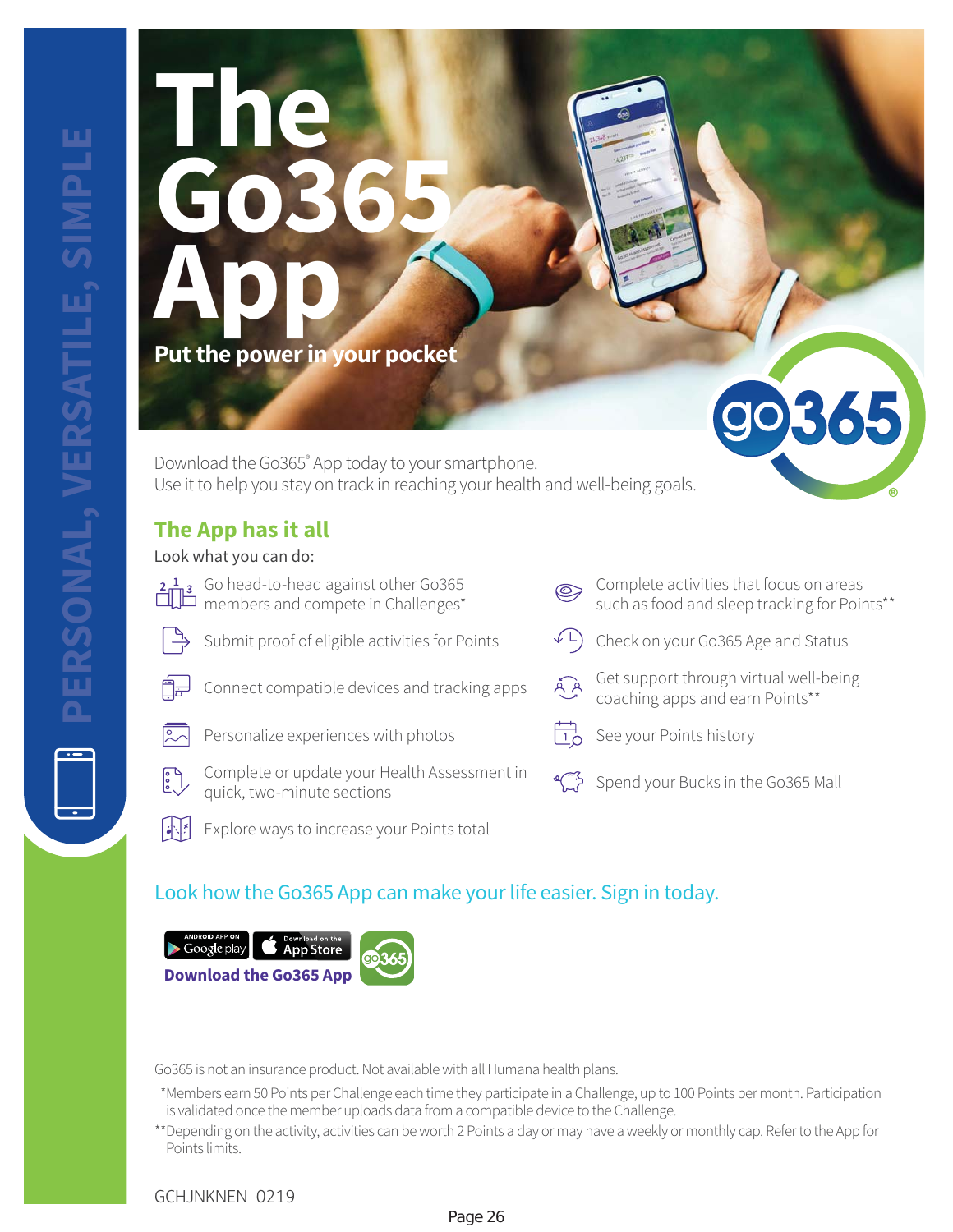**HAVE FUN with Go365 Kids**

### **Get healthier—and earn Points—together with Go365® Kids**

Now, the family that gets moving and healthier together gets rewarded together. Go365 Kids gets the whole family into the action! Your kids can play a part in your family's well-being by earning Points when they do "kid" things – like playing on a soccer team – or when you do other activities that are good for their health – like get their shots and preventive screenings.

### **Your kids can earn Points, good toward your family's total**

When your kids (dependents under 18) are part of your Go365 program, they'll earn Points that contribute to your family's overall Point total and Go365 Status.

**Prevention** (up to 500 Points per program year per child)



#### **Activity Points**

#### **Heath Assessment**

The Kids Health Assessment covers a child's physical activity, nutrition, lifestyle and well-being. You get a better understanding of your children's current health and the areas that need improvement. Points are not awarded for Kids Health Assessment completion.

| Kid's preventive care visit | 200                                      |
|-----------------------------|------------------------------------------|
| Kid's dental exam           | 100 (up to 200/program year)             |
| Kid's vision exam           | 100                                      |
| Kid's immunizations         | 100                                      |
| Kid's flu shot              | 100                                      |
| <b>Fitness</b>              |                                          |
| Kid's sports league         | <b>100 each</b> (up to 200/program year) |
| Kid's athletic events       | <b>50 each</b> (up to 200/program year)  |
| <b>Events</b>               |                                          |
| Employer-sponsored events   | 10 - 100 (up to 200/program year)        |

#### **Your kids learn about being healthy from you**

365

When you take a walk with your kids, make a healthy meal together or get tests they need to stay healthy, you show them how important it is to take care of their health.

Children can contribute up to a maximum of 1,000 Points per program year.



Join the Go365 support community **community.Go365.com**

Go365 is not an insurance product. Not available with all Humana health plans.

We are committed to helping you achieve your best health. Rewards for participating in Go365 are available to all members. If you think you might be unable to meet a standard for a Go365 reward, you might qualify for an opportunity to earn the same reward by different means. Sign in to your **Go365.com** account and visit the Message Center to send us a secure message and we will work with you (and, if you wish, with your healthcare practitioner) to develop another way to qualify for the reward.

### GCHJMJYEN 0317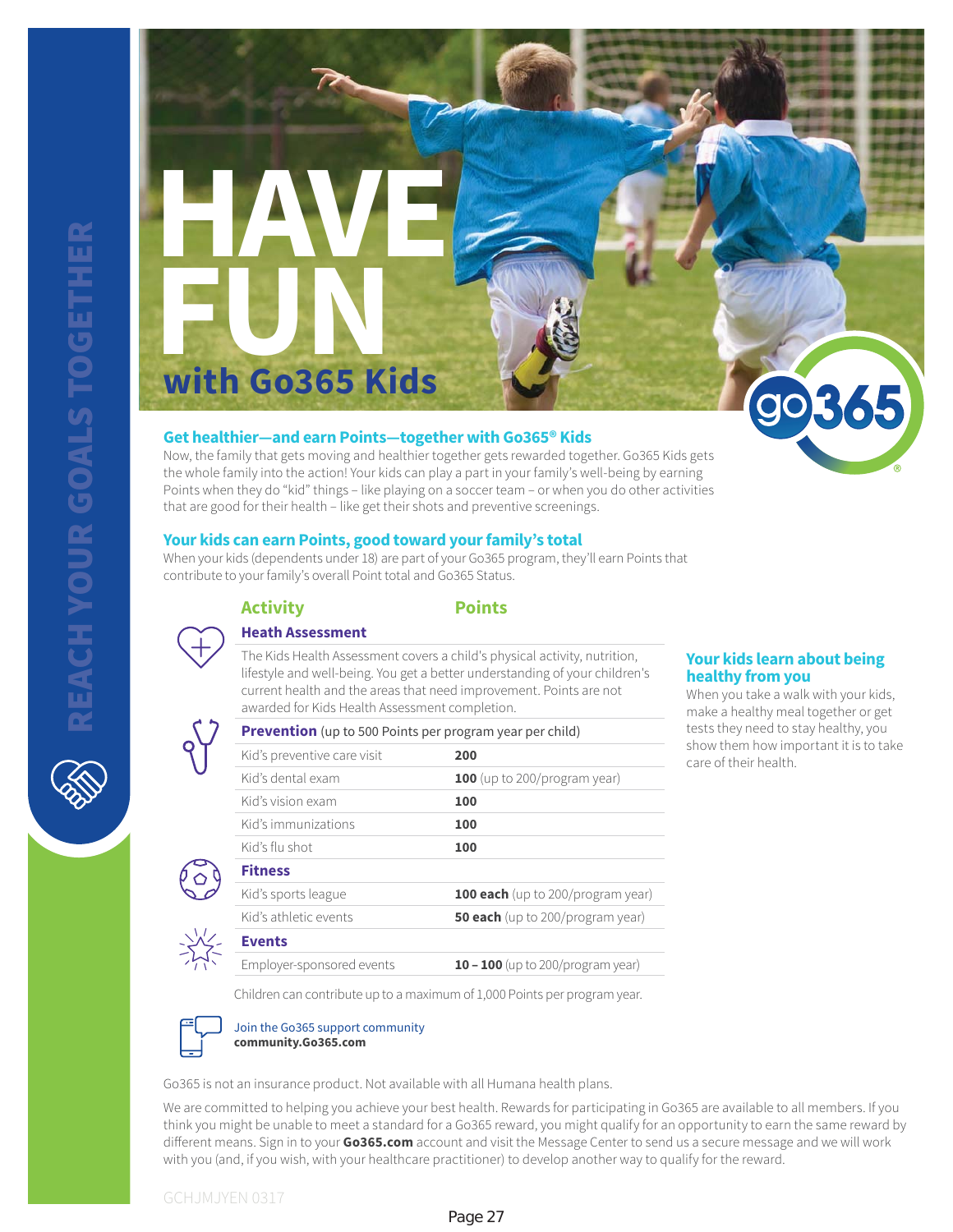# **SEE HOW FAST YOU CAN REDEEM REWARDS IN THE Go365 MALL**



As a Go365® member, you earn Points for completing healthy activities. You get 1 Buck for each Point you earn, plus Bonus Bucks when you reach a higher Status. These Bucks add up for you to spend in the Go365 Mall on products from popular brands and retailers. Visit the Go365 Mall online or on the Go365 App to see all the great products, deals and offers.

| <b>Popular brands</b>                                                                                            | <b>Deals and offers</b>                                                                                                                                                    | <b>Charities</b>                                       |
|------------------------------------------------------------------------------------------------------------------|----------------------------------------------------------------------------------------------------------------------------------------------------------------------------|--------------------------------------------------------|
| <b>E-GIFT CARDS</b><br><b>Rewards start at</b>                                                                   | <b>HIFITRADIO IT.</b>                                                                                                                                                      | <b>Rewards start at</b><br>1,000 Bucks (\$10 donation) |
| 1,000 Bucks (\$10 value)<br><b>TARGET</b><br>amazon                                                              | <b>BIGGESTLOSER.</b>                                                                                                                                                       | <b>FEEDING</b><br><b>AMERICA</b>                       |
| BES <sub>1</sub><br>BUY<br><b>Lowe's</b>                                                                         | RocknRoll<br><b>MARATHON SERIES®</b>                                                                                                                                       | American<br>Cancer<br>iociety                          |
| <b>FANDANGO</b><br><b>Rewards start at</b>                                                                       | <b>priceline</b><br>partner network.com <sup>-</sup>                                                                                                                       | American<br><b>Diabetes</b><br><b>Association</b>      |
| 1,200 Bucks (\$12 value)<br>prime<br>audible<br>an amazon company                                                | #fitbit                                                                                                                                                                    | American<br>Heart<br>Association.                      |
| <b>Rewards start</b><br><b>Rewards start</b><br>at 11,900 Bucks<br>at 4,500 Bucks<br>(545 value)<br>(5119 value) | GARMIN.                                                                                                                                                                    | American<br><b>Red Cross</b>                           |
| <b>FITNESS DEVICES</b><br><b>AND GEAR</b><br><b>Rewards start at 2,500 Bucks</b><br>(Garmin Vivoki & Fitbit Zip) | Bucks cannot be used on discounts.<br>Discounts must be purchased<br>with a credit or debit card.<br>Merchandise subject to availability<br>and may change without notice. | mdation                                                |
| #fitbit<br>GARMIN.                                                                                               |                                                                                                                                                                            |                                                        |
| <b>CAMELBAK-</b><br>REK                                                                                          |                                                                                                                                                                            |                                                        |

Members must have at least Bronze Status to spend Bucks in the Go365 Mall. Only the primary Go365 member can spend Bucks in the Mall.



**Visit the Mall online or on the App to find all the rewards you can earn for living healthier**



### Get Go365 support at **community.Go365.com**

Go365 is not an insurance product. Not available with all Humana health plans.

The merchants represented are not sponsors of Go365 or otherwise affiliated with Go365. The logos and other identifying marks attached are trademarks of and owned by each represented company and/or its affiliates. Please visit each company's website for additional terms and conditions.

Page 28

GCHJMHREN 1218 Bucks must be redeemed within two years following the year they are earned. This means that unused Bucks earned anytime in year  $1$  will expire on the last day of year  $3$ .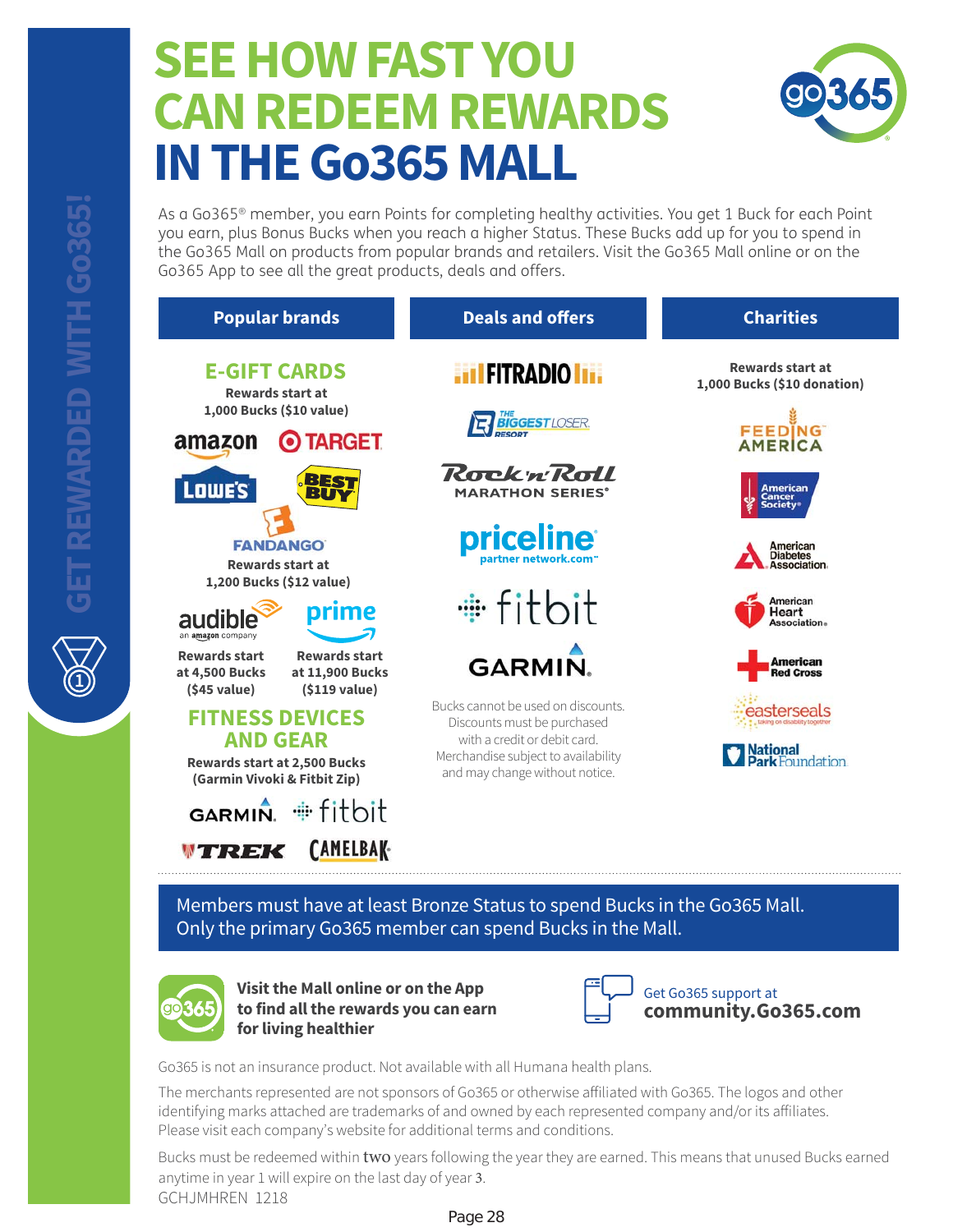# **Play**

**Save up to 50% on Great For You™ healthier foods at Walmart®.**

# **HealthyFood. Healthy Savings.**

As a Go365™ member eligible for HealthyFood, use your HealthyFood Shopping Card to save\* 5% on all Great For You healthier foods at Walmart. Play Pick 6 online or on the Go365 App for a chance to win up to 50% savings, every month!

Look for qualifying items with the Great For You icon on products including fresh and canned fruits and vegetables, low-fat dairy, lean meats and some whole-grain products.

# **Play. Pick. Win.**

- Tap six squares the more apples you reveal, the bigger your discount up to 50% each month
- Play early in the month the discount you win is good for the entire month
- Your discount will be available two business days after you play Pick 6
- If you skip Pick 6 for a month, you'll get the standard 5% discount as long as you maintain Bronze Status or higher and you haven't reached the maximum \$600 annual savings limit

# **What — no HealthyFood Shopping Card?**

Let's fix that fast. After you reach Bronze Status or higher, request your Shopping Card via **Go365.com** or the App.

Go365 is not an insurance product. Not available with all Humana health plans.

Go365 members must have Bronze Status or higher and must be 18 years of age or older to be eligible to participate in HealthyFood. HealthyFood is not available to all Go365 members and is only available with certain plans or products offered by Humana. To check your Status or see if you are eligible for HealthyFood, sign in to your Go365.com account. For a listing of all qualifying Great For You healthier food items, visit the HealthyFood page on Go365.com or check Walmart.com. HealthyFood is only available at Walmart Neighborhood Markets and Walmart retail stores. Sam's Club stores and Walmart.com are excluded from HealthyFood.

\* Standard program savings on Great For You healthier foods is 5%. Any increase in savings is variable and based on an eligible member playing the HealthyFood Pick 6 game. For complete Pick 6 game details, see Frequently Asked Questions online or on the Go365 App. Reach Bronze Status within 90 days of your Go365 program start or renewal date to remain eligible for program savings. Contact your HR department, or refer to your Plan Summary or Explanation of Benefits to determine program start date. If your savings appear inaccurate, sign in to your Go365.com account and visit the Communication Center to send us a secure message. Sending us a secure message is the best way to reach us while protecting your privacy.

Humana Inc. and its subsidiaries ("Humana") do not discriminate on the basis of race, color, national origin, age, disability or sex. **English:** ATTENTION: If you do not speak English, language assistance services, free of charge, are available to you.

### Call **1-800-281-6918 (TTY: 711).**

**Español (Spanish):** ATENCIÓN: Si habla español, tiene a su disposición servicios gratuitos de asistencia lingüística. Llame al **1-800-281-6918 (TTY: 711).**

GCHJM4REN 0816 繁體中文 (Chinese): 注意:如果您使用繁體中文,您可以免費獲得語言援助服務。請致電 1-800-281-6918 (TTY: 711).



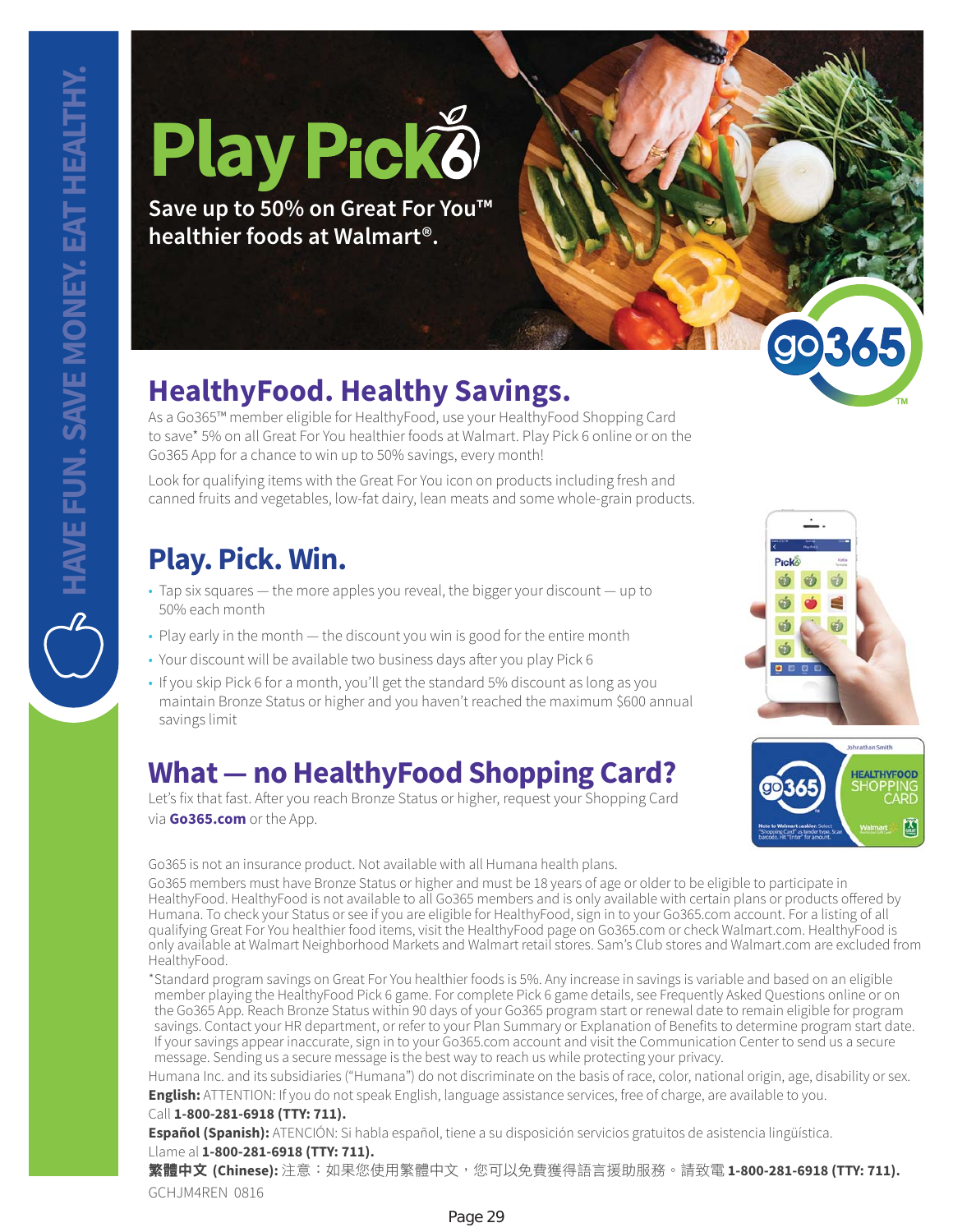# $IMPORTANT!$

# At Humana, it is important you are treated fairly.

Humana Inc. and its subsidiaries do not discriminate or exclude people because of their race, color, national origin, age, disability, sex, sexual orientation, gender identity, or religion. Discrimination is against the law. Humana and its subsidiaries comply with applicable Federal Civil Rights laws. If you believe that you have been discriminated against by Humana or its subsidiaries, there are ways to get help.

- You may file a complaint, also known as a grievance: Discrimination Grievances, P.O. Box 14618, Lexington, KY 40512-4618 If you need help filing a grievance, call **1-877-320-1235** or if you use a **TTY**, call **711**.
- You can also file a civil rights complaint with the **U.S. Department of Health and Human Services**, Office for Civil Rights electronically through the Office for Civil Rights Complaint Portal, available at **https://ocrportal.hhs.gov/ocr/portal/lobby.jsf**, or by mail or phone at **U.S. Department of Health and Human Services**, 200 Independence Avenue, SW, Room 509F, HHH Building, Washington, DC 20201, **1-800-368-1019**, **800-537-7697 (TDD)**.

Complaint forms are available at **https://www.hhs.gov/ocr/office/file/index.html**.

### Auxiliary aids and services, free of charge, are available to you. 1-877-320-1235 (TTY: 711)

Humana provides free auxiliary aids and services, such as qualified sign language interpreters, video remote interpretation, and written information in other formats to people with disabilities when such auxiliary aids and services are necessary to ensure an equal opportunity to participate.

## Language assistance services, free of charge, are available to you. 1-877-320-1235 (TTY: 711)

**Español (Spanish):** Llame al número arriba indicado para recibir servicios gratuitos de asistencia lingüística. 繁體中文 (Chinese): 撥打上面的電話號碼即可獲得免費語言援助服務。

**Tiếng Việt (Vietnamese):** Xin gọi số điện thoại trên đây để nhận được các dịch vụ hỗ trợ ngôn ngữ miễn phí. 한국어 (Korean): 무료 언어 지원 서비스를 받으려면 위의 번호로 전화하십시오.

Tagalog (Tagalog - Filipino): Tawagan ang numero sa itaas upang makatanggap ng mga serbisyo ng tulong sa wika nang walang bayad.

**Русский (Russian):** Позвоните по номеру, указанному выше, чтобы получить бесплатные услуги перевода.

Kreyòl Ayisyen (French Creole): Rele nimewo ki pi wo la a, pou resevwa sèvis èd pou lang ki gratis. **Français (French):** Appelez le numéro ci-dessus pour recevoir gratuitement des services d'aide linguistique. Polski (Polish): Aby skorzystać z bezpłatnej pomocy językowej, proszę zadzwonić pod wyżej podany numer. Português (Portuguese): Ligue para o número acima indicado para receber serviços linguísticos, grátis. Italiano (Italian): Chiamare il numero sopra per ricevere servizi di assistenza linguistica gratuiti. Deutsch (German): Wählen Sie die oben angegebene Nummer, um kostenlose sprachliche Hilfsdienstleistungen zu erhalten.

日本語 (Japanese): 無料の言語支援サービスをご要望の場合は、上記の番号までお電話ください。

**(Farsi) فارسی** 

برای دریافت تسهیلات زبانی بصورت رایگان با شماره فوق تماس بگیرید.

Diné Bizaad (Navajo): Wódahí béésh bee hani'í bee wolta'ígíí bich'i' hódíílnih éí bee t'áá jiik'eh saad bee áká'ánída'áwo'déé niká'adoowoł.

**ƵǺƳLJǝǫ' \$UDELF**

الرجاء الاتصال بالرقم المبين أعلاه للحصول على خدمات مجانية للمساعدة بلغتك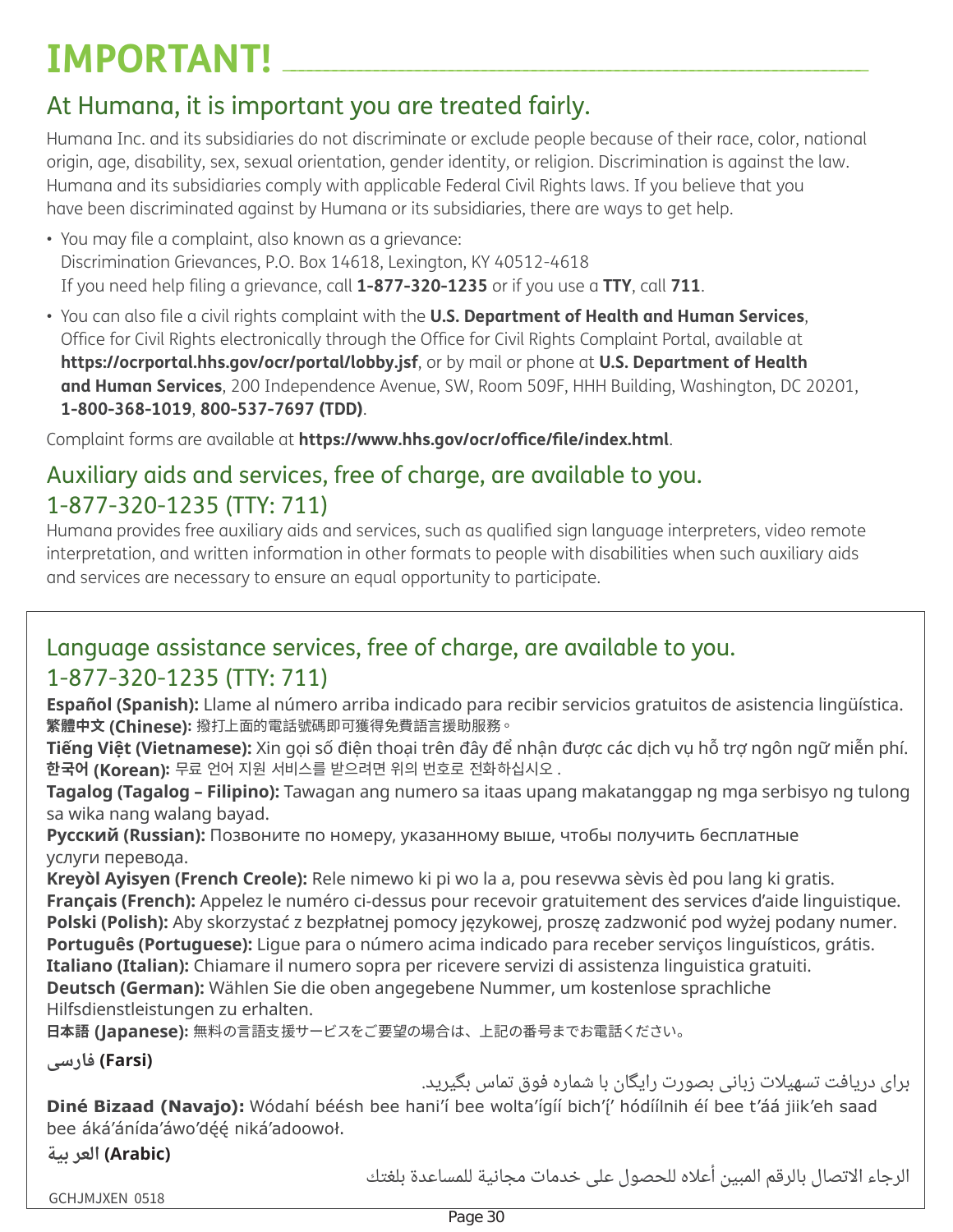# **Go365TM Biometric Screening**

NOTE: Humana will pay for one biometric screening from your physician each year as long as it's coded as preventive- screening at Quest or LabCorp is not limited.

To receive your Points, you must send this completed form within 90 days of completing the activity. Please keep a copy of the form for your records.

### **Member Instructions:**

- 1. Set up your appointment with the provider of your choice\*. When you make your appointment tell the provider what measurements you need. Those measurements could include height, weight, blood pressure, complete cholesterol or fasting blood glucose tests. The HbA1c test is needed if it is part of your active goal to get your blood glucose in healthy range.
	- Use this form at the doctor's office, clinic, or health facility of your choice. You can get a Biometric Screening when you visit your doctor as part of your annual wellness visit check-up. You can also obtain your Biometric Screening from a Go365 participating provider near you. NOTE: You may incur out of pocket costs depending on your plan benefits.
- 2. Fill out Section A: Member information/Attestation
- 3. Take this form with you and give it to your provider
- 4. Send the completed form to Go365. You can ask your provider to send it for you, but you are responsible for making sure Go365 receives the form.

### **Provider Instructions:**

1. Fill out Sections B, C and/or D and E. Fill out Section C or D depending on the measurements or tests the patient needs. Hand-write the measurements or test results on the form. Proof of the patient's measurements or test results does not need to be submitted.

| Section A: Member information - please print |                             |  |
|----------------------------------------------|-----------------------------|--|
| First name:                                  | Last name:                  |  |
| Member / Subscriber (Sub) ID#:               | Date of birth (MM/DD/YYYY): |  |

Phone number:

### **Attestation / Consent to release and use of information**

I consent to the release of my fitness / medical information and test results (if applicable) to Go365 and its representatives. A photocopy of this consent shall be as effective and valid as the original. This consent shall be considered valid for one year from the date signed.

Included with this form is a Notice provided to me by Go365 that explains completion of my biometric screening is voluntary. I have read and accept this Notice.

I understand and agree that Go365 and its representatives have the right to request and review, at any time, applicable screening test(s) to confirm the accuracy of the information and results provided to Go365.

| Member signature | Date (MM/DD/YYYY): |
|------------------|--------------------|
|                  |                    |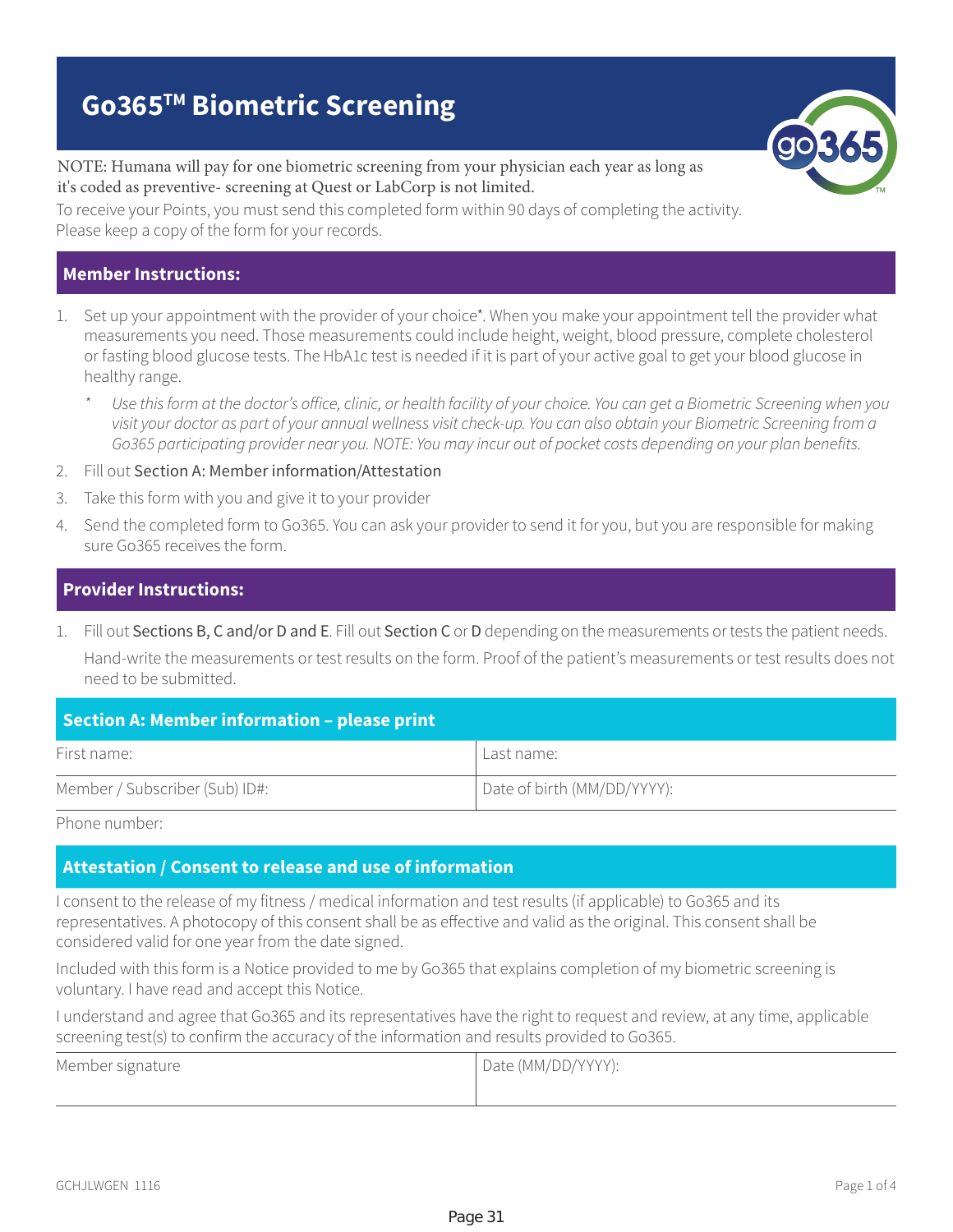## Go365™ Biometric Screening

### **Section B: Provider information – please print**

Doctor/practice/facility name:

Address:

National provider ID# or CLIA#: Phone number:

### **Section C: Body and Blood Pressure Measurements**

Date of measure (MM/DD/YYYY):

| Height (Inches):              | Systolic blood pressure (mmHg):  |
|-------------------------------|----------------------------------|
| Weight (lbs):                 | Diastolic blood pressure (mmHg): |
| Body mass index (BMI):        |                                  |
| Waist circumference (inches): |                                  |

| <b>Section D: Clinical laboratory test results</b> |                          |  |
|----------------------------------------------------|--------------------------|--|
| Fasting blood glucose (mg/dL):                     | HDL cholesterol (mg/dL): |  |
| Total cholesterol (mg/dL):                         | Triglycerides (mg/dL):   |  |
| LDL cholesterol (mg/DL):                           |                          |  |
| Optional* HbA1c (%):                               |                          |  |

\* The HbA1c test is needed only if it is part of your active goal to get your blood glucose in healthy range. There may be a cost associated with this test. Ask your provider for more information.

### **Section E: Certification of results – please print**

I certify I personally tested this individual and attest to the accuracy of results reported herein.

First / last name of person conducting measure / test:

Title:

Provider signature:  $\Box$  Date (MM/DD/YYYY):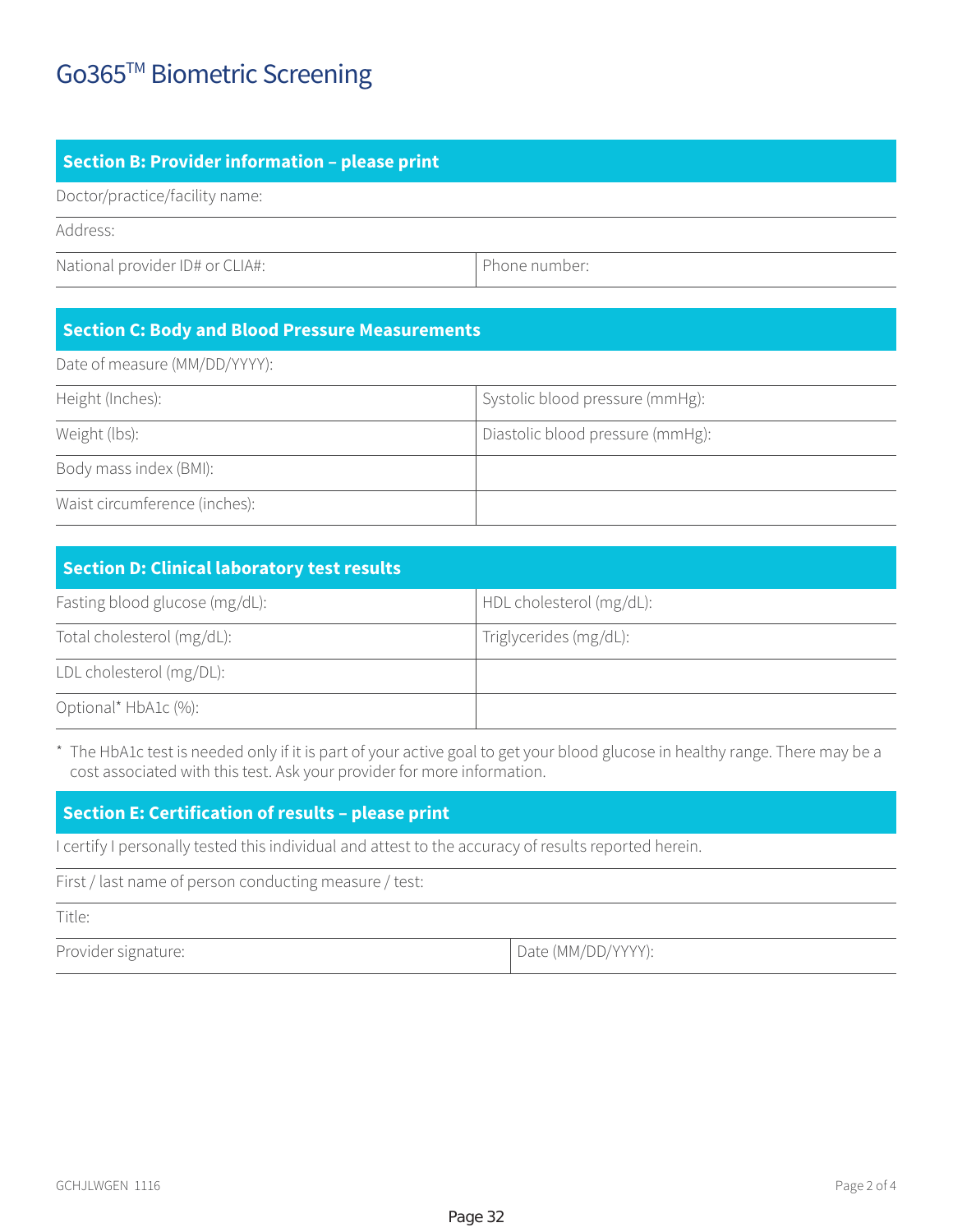### **Send the completed form any of these ways:**

Fax: 1-877-250-7814 Mail: Go365 P.O. Box 14613

Preferred method - upload from your computer through your Go365 web portal.

**Important Note:** Go365 reserves the right to confirm the accuracy of all information received and we may audit your submission at any time. Invalid or inaccurate submissions will result in the denial or removal of Bucks and/or Points. Adult children are not eligible to earn Points for biometric screening completion or healthy in-range results.

### NOTICE REGARDING WELLNESS PROGRAM

Lexington, KY 40512-4613

Go365 is a voluntary wellness program available to all eligible Go365 members. The program is administered according to federal rules permitting wellness programs that seek to improve health or prevent disease.<sup>1</sup> If you choose to participate in the wellness program you will be asked to complete a voluntary health assessment or "HA" that asks a series of questions about your health-related activities and behaviors and whether you have or had certain medical conditions (e.g., cancer, diabetes, or heart disease). You will also be offered the opportunity to complete a biometric screening, which will include a blood test for cholesterol and glucose levels. You are not required to complete the HA or to participate in the blood test or other medical examinations.

However, individuals who choose to participate in the wellness program will receive various incentives (Points) for completing a range of activities promoting health. Although you are not required to complete the HA or participate in the biometric screening, only individuals who do so may be eligible to receive the Points associated with those activities.<sup>2</sup>

Additional Points are<sup>3</sup> awarded for individuals who participate in health-related activities or achieve certain health outcomes. If you are unable to participate in any of the health-related activities or achieve any of the health outcomes required to earn the Points, you may be entitled to a reasonable accommodation or an alternative standard. You may request a reasonable accommodation or an alternative standard by calling the number on the back of your Member ID card.

The information from your HA and the results from your biometric screening will be used to provide you with information to help you understand your current health and potential risks, and may also be used to offer you services through the wellness program, such as health coaching. You also are encouraged to share your results or concerns with your own doctor.

### Protections from Disclosure of Medical Information

We are required by law to maintain the privacy and security of your personally identifiable health information. Although Go365 [and your employer, if applicable] may use aggregate information collected to design a program based on identified health risks in the workplace, Go365 will never disclose any of your personal health information either publicly or to the employer, except as expressly permitted by law. Medical information that personally identifies you that is provided in connection with the wellness program may not be provided to your supervisors or managers and may never be used to make decisions regarding your employment.

Your health information will not be sold, exchanged, transferred, or otherwise disclosed except to the extent permitted by law to carry out specific activities related to the wellness program, and you will not be required to waive the confidentiality of your health information as a condition of participating in the wellness program or receiving an incentive. Anyone who receives your information for purposes of providing you services as part of the wellness program will abide by similar confidentiality requirements. The only individual(s) who will receive your personally identifiable health information are those who you authorize to receive the information such as a registered nurse, a doctor, or a health coach.